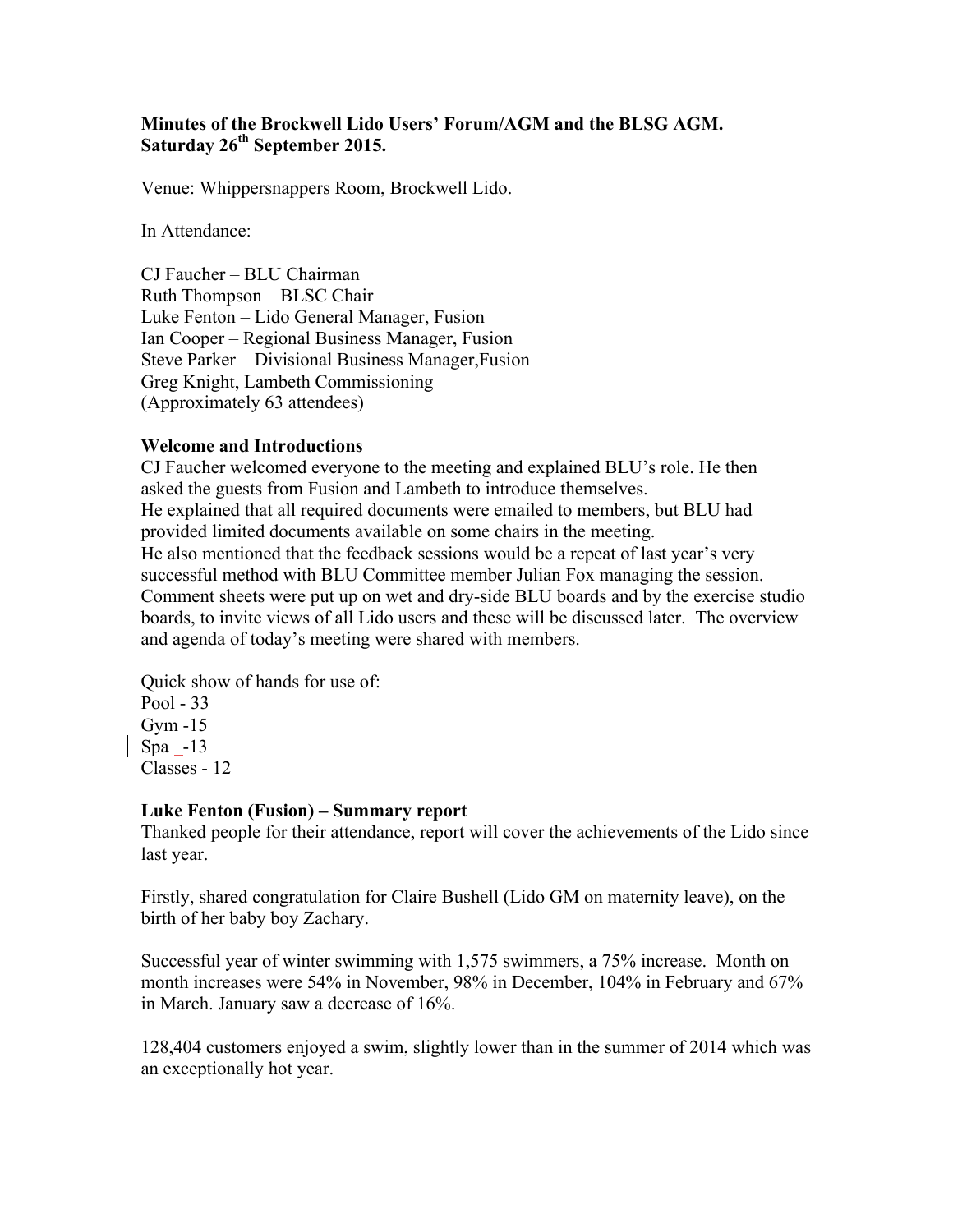Number of lifeguards now 30, an increase of 8 and they have also had increased training. The Lido participated in the independent QUEST assessment and achieved an 'excellent' rating, in the top 20% of centres which took part (this numbered 3000).

Schools programme

- Involved 8 schools and 240 participants received a 40 minute lesson provided by Mike and Sarah. 13 schools were involved in 2014 and we have already begun recruitment for 2016.

## Events

- Fun palace 2014 was a great success with over 2000 people attending.
- The Crisis swim raised £1800
- The brass band carol concert raised £300 for St. Christopher's. This event will take place this year on the  $12<sup>th</sup>$  of December.
- 120 people did the Christmas day swim and Fusion look forward to repeating this event this year
- 70 people took part in the winter gala and Fusion are looking to run this again
- Annual swim races, 70 participants and will run next year
- There were 5 cinema screenings
- 2 sunrise and sunset swims were held and plan to do more of these in 2016
- Fusion also ran an outdoor active programme, of the session on offer bootcamp and boxfit were the most popular: approx. four sessions a week and most reached capacity

Fusion continue to develop relationships with partners, BLU, BLSG, Lido Café and Brockwell Park Community Partners.

Overall, 277,000 people have visited the Lido, a 3% increase on last year

A new maintenance technician has been appointed – Kevin, which will allow more reactive maintenance as well as put a proactive maintenance plan in place for contractors.

Luke thanked everyone for his warm welcome, support and feedback.

(After prompt from the room) Wind rush Aquathlon was also a great success and will do again next year.

## *Questions?*

#### **"Will lifeguards get the 'living wage'?"**

(Luke) Fusion will talk again to BLU about this. (Ian) From the  $1<sup>st</sup>$  of April the National Living Wage will apply. We feel we are competitive.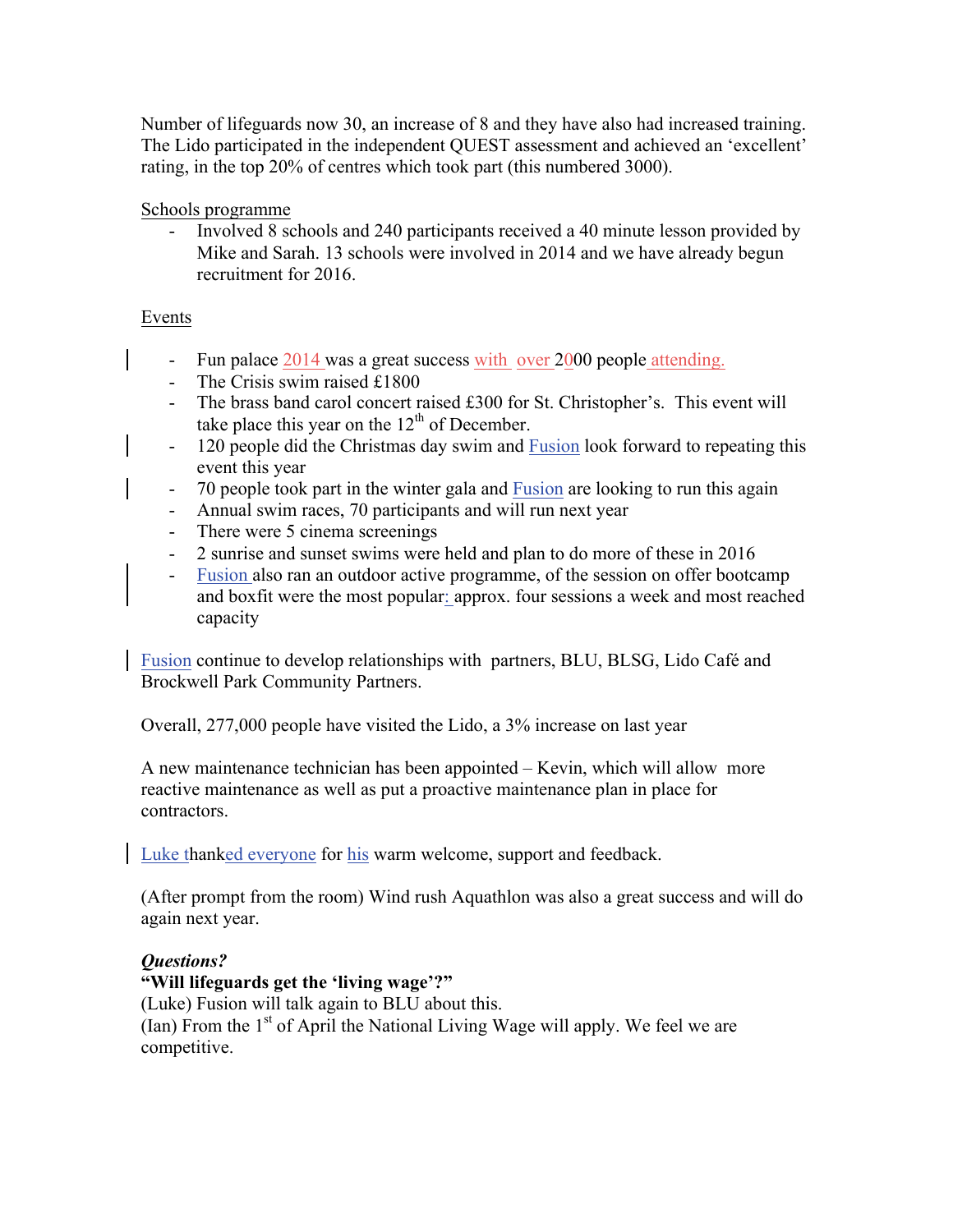#### **"What are your aspirations for this coming year?"**

(Luke) To build and grow on previous work, work with BLU and BLSC, improve facilities and offerings within the centre, increase participation and kudos of the Lido.

#### **"Will winter gala planning be open to participation from swimmers?"**

(Luke) Nothing planned at present

### **"Do you track demographics and inclusivity? Does QUEST include that?"**

(Steve) Yes, a mosaic of that is done for QUEST, sharing demographics but this is largely Lido members, not casual swimmers. (Ruth) BLSC also monitor this closely, we review data roughly quarterly.

### **Lido Forum Feedback**

There had been 450 responses in advance to the Forum for requests for feedback, a 10% increase from 2014. CJ had collated all the feedback.

Julian Fox listed the 10-12 most cited complaints or suggestions under four headings (see Appendix): Pool/Changing Rooms; Gym; Spa and Classes; Anything Else.

There were questions from the floor under each category: (Questions attached in separate document (awaiting Fusion answers..)

Pool/Changing Room:

Gym:

Spa and Classes:

Anything Else to Do with the Lido:

## **Annual General Meeting**

This part of the meeting, and the elections for Committee members, was managed and chaired by Adam Steinhouse.

## A. **BLSC – Chairs Report**

Ruth Thompson delivered the Chair's report (which was emailed to all members and is available on the BLU website).

She drew the meeting's attention to five key areas: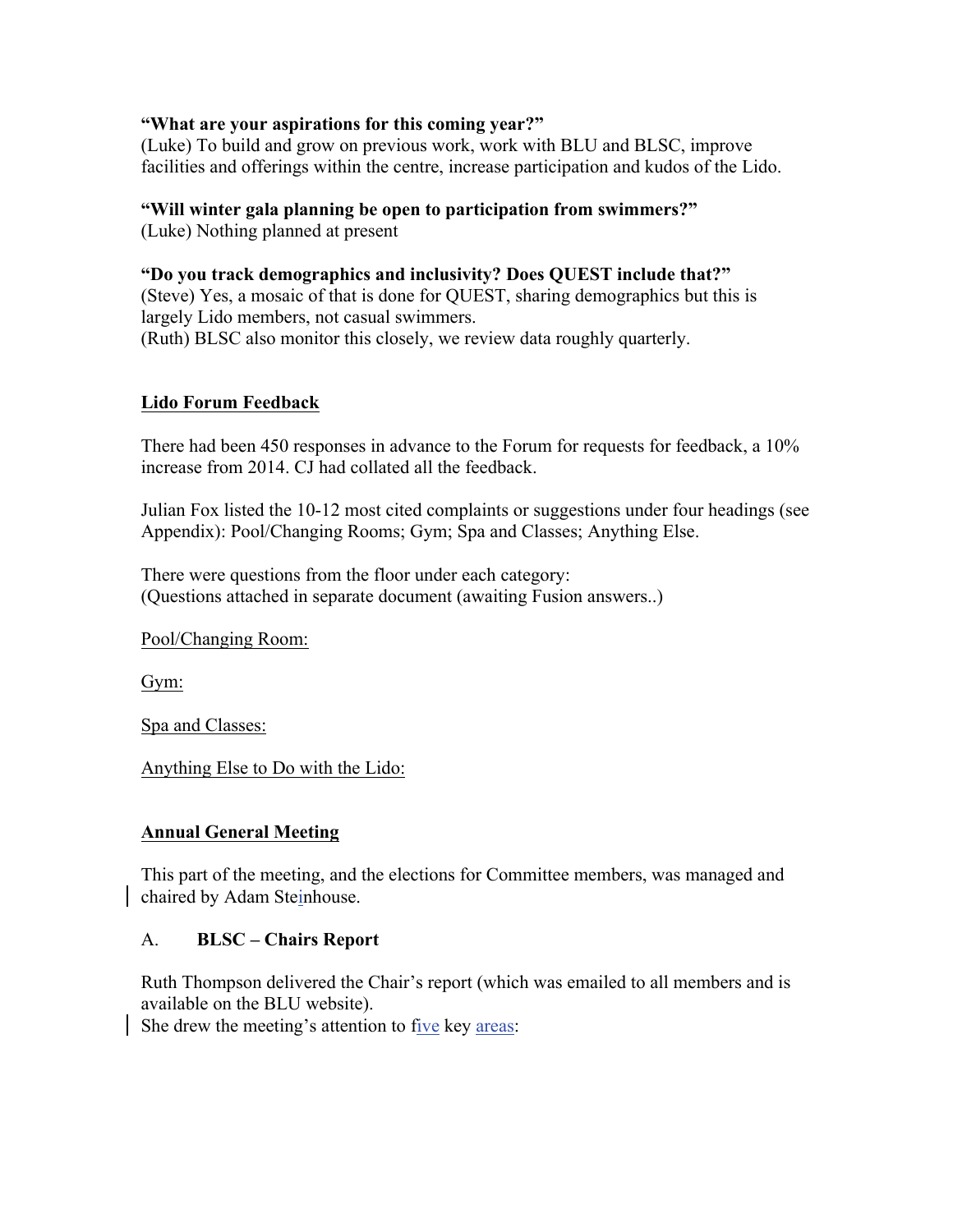(i) There had been a significant increase in the take-up of people from social housing using the Lido through an off-peak concessionary scheme. over time, BLSC is aiming to reach a thousand households;

(ii) Car parking has improved considerably, now that there is signage and a system for using it. However, there continue to be people wrongly using disabled bays;

(iii) Fusion still needs to revive its initiative to look into ways of improving energy efficiency;

(iv) Pack of space at the Lido was a bug constraint and Fusion were looking with BLSC at what might be done to create more; and

(iv) Change of constitution (covered later).

# B. **BLU – Chair's Report**

CJ Faucher delivered the Chair's report (which was emailed to all members and is available on the BLU website).

He thanked Linda Spashett, the previous Chair, warmly for her work and he drew the meeting's attention to positive and negative developments during the year.

- (i) Among the positive developments were: the new BLU website; Facebook and Twitter re-launches with growing popularity and increased followers, BLU invite to Mayor of London's Office, BLU thermometers of change, cold water swim gala; increase in the number of the winter swimmers; seven day winter swims, the Christmas Day Swim. Popularity of Sunset and Sunrise swims.
- (ii) Among the negative developments were: lack of water pressure on busy days; some maintenance issues, and continued issues with the Spa and wet-side changing rooms, still having half pool restrictions, swimmers terrace litter, gym and changing room cleanliness and gym floor continued to be issues.

CJ said that BLU had regular monthly meetings with the Lido Manager, Luke, and these had proved very useful to raise issues that affected all BLU users. He encouraged anyone who had issues, suggestions or complaints to contact him or any other members of BLU so their views could be channelled to the management.

The Minutes of the 2014 Forum were approved. The Financial Report of the Treasurer was approved.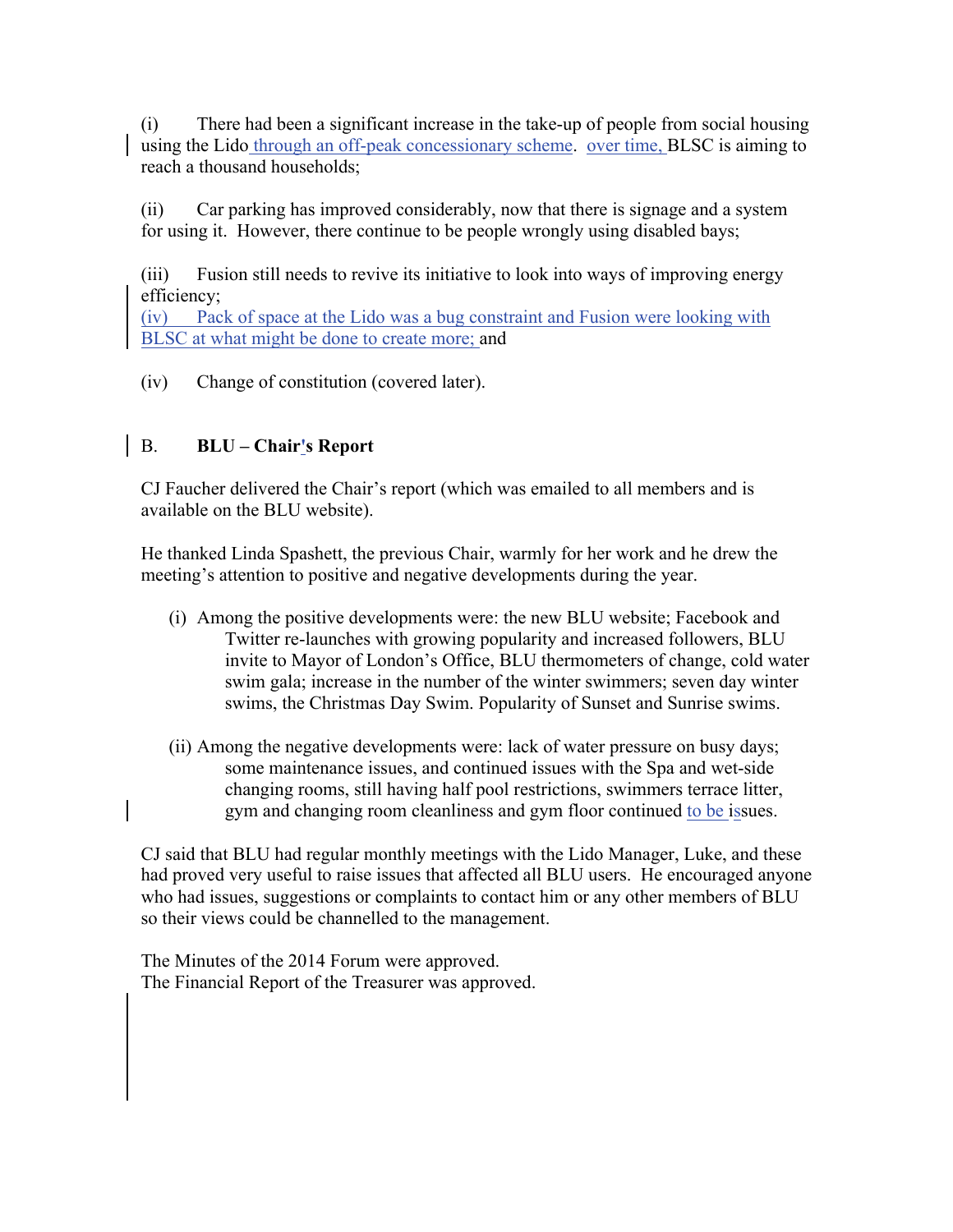#### **BLU Committee Elections.**

There then followed the election of BLU Committee. A BLU member, Tim Sutton, asked to be included as one of the nominees. After a brief discussion, CJ asked the members to vote and decide if Tim was to be allowed to stand. The meeting agreed that he should be allowed even though his nomination had not been formally and correctly received as per the existing BLU constitution.

Adam Steinhouse read out the names of each nominated member standing for the Committee and Officer positions, in alphabetical order.

Members then voted on each nominated member standing for the Committee and Officer positions, in alphabetical order.

The following 15 people were duly re-elected to the BLU Committee by majority vote with the number of votes in brackets:

**Sara Atkinson – Treasurer (42) Linda Casbolt – Membership Secretary (43, one abstention) CJ Faucher – Chair (44) Julian Fox (41) Mary Hill (40) Judy Holman (41) Bianca Ioannides (42) Humphrey Keenlyside – Secretary (43) Yvonne Levy (40) Lara Mifsud-Bonici (38) Shelley Silas – Deputy Chair (43) Linda Spashett (41) Ruth Thompson (40) Carolyn Weniz (40) Guy Wickett (40)**

(Tim Sutton (6) Not Elected).

#### **BLU Constitution**

CJ said there was a need to change the BLU constitution in order to bring it in line with the requirements of other similar local organisations and its membership, and to ensure it reflected a more open and democratic stance for BLU members. The changes had been circulated in advance. The constitutional amendments were approved with one change proposed by a member, covering ejection of members. Instead of the phrase "for good reason", the proposed wording "In the event of breaches of the Constitution, *or* Code of Conduct ".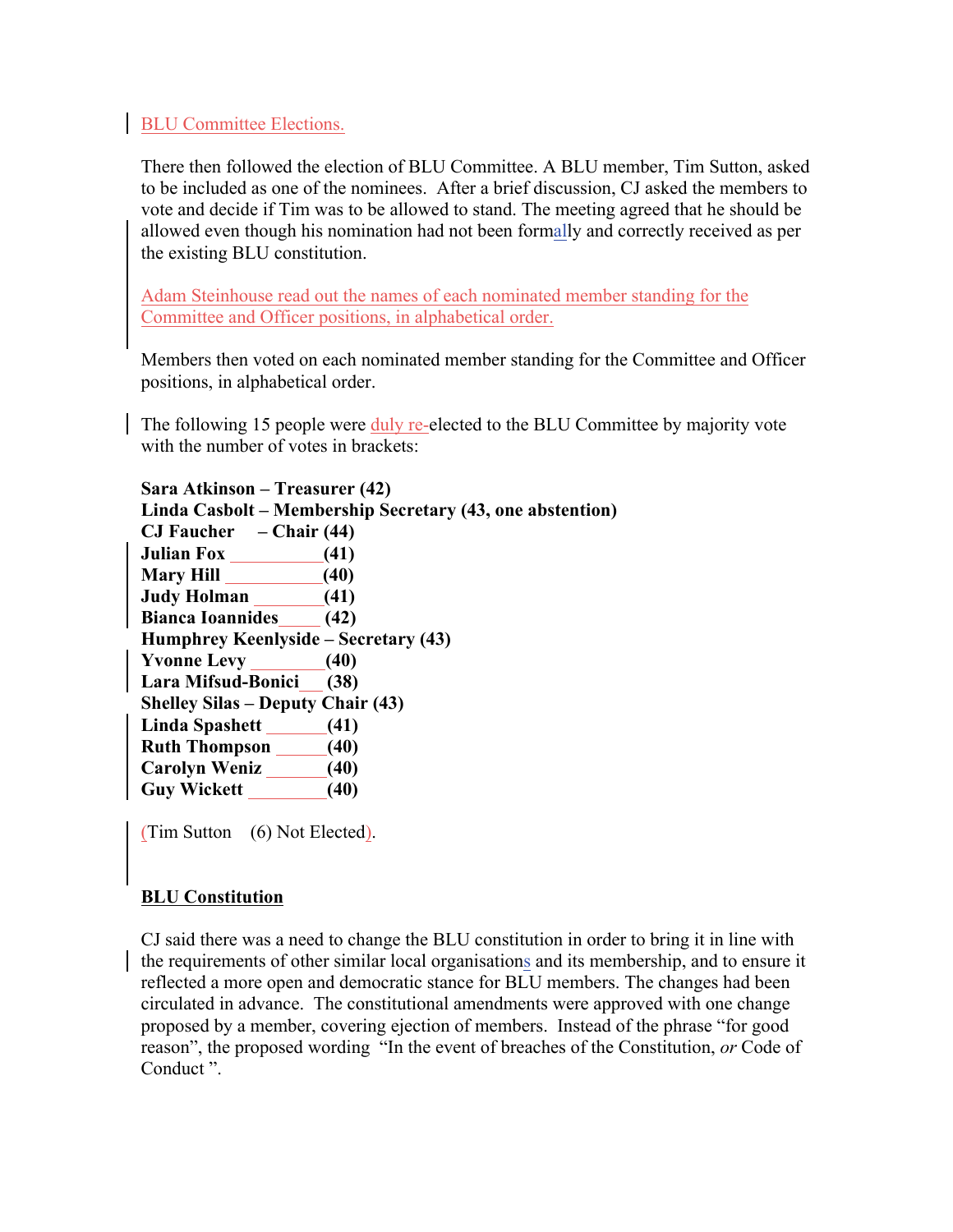This change was put to the floor and agreed, with 45 members voting in favour of the new Constitution. **The amended BLU Constitution was declared adopted**.

A question was asked from the floor to confirm that no changes to the Constitution can be applied retrospectively. CJ confirmed that no changes to the Constitution will be applied retrospectively.

## **BLSC**

## 1. **Election of BLSC Committee**

Adam Steinhouse read out the names of those nominated by the various BLSG Participating Organisations to represent them on the BLSC:

| <b>Brockwell Lido Users</b>              |
|------------------------------------------|
| 11                                       |
| w                                        |
| 11                                       |
| Ħ                                        |
| <b>Brockwell Park Community Partners</b> |
| <b>Effra Housing Cooperative</b>         |
| <b>Friends of Brockwell Park</b>         |
| Herne Hill Forum                         |
| Herne Hill Society                       |
|                                          |

They were duly re-elected to the Committee (there were three abstentions).

## 2. BLSG **Constitution**

Ruth explained why there was a need for changes to the BLSG Constitution, the principal ones being to allow for new members and to bring it more into line with the present day functions of the organisation.

Two questions where asked from the floor.

(i) whether BLSC minutes could be made public. Ruth said she would consult the Committee to ask whether this might be possible, but that some information would have to be redacted for commercial sensitivity. At the moment, Fusion shared information with BLSC that it would not wish to be made public and it would be detrimental to user and community interests if the Committewe could not have access to that information.